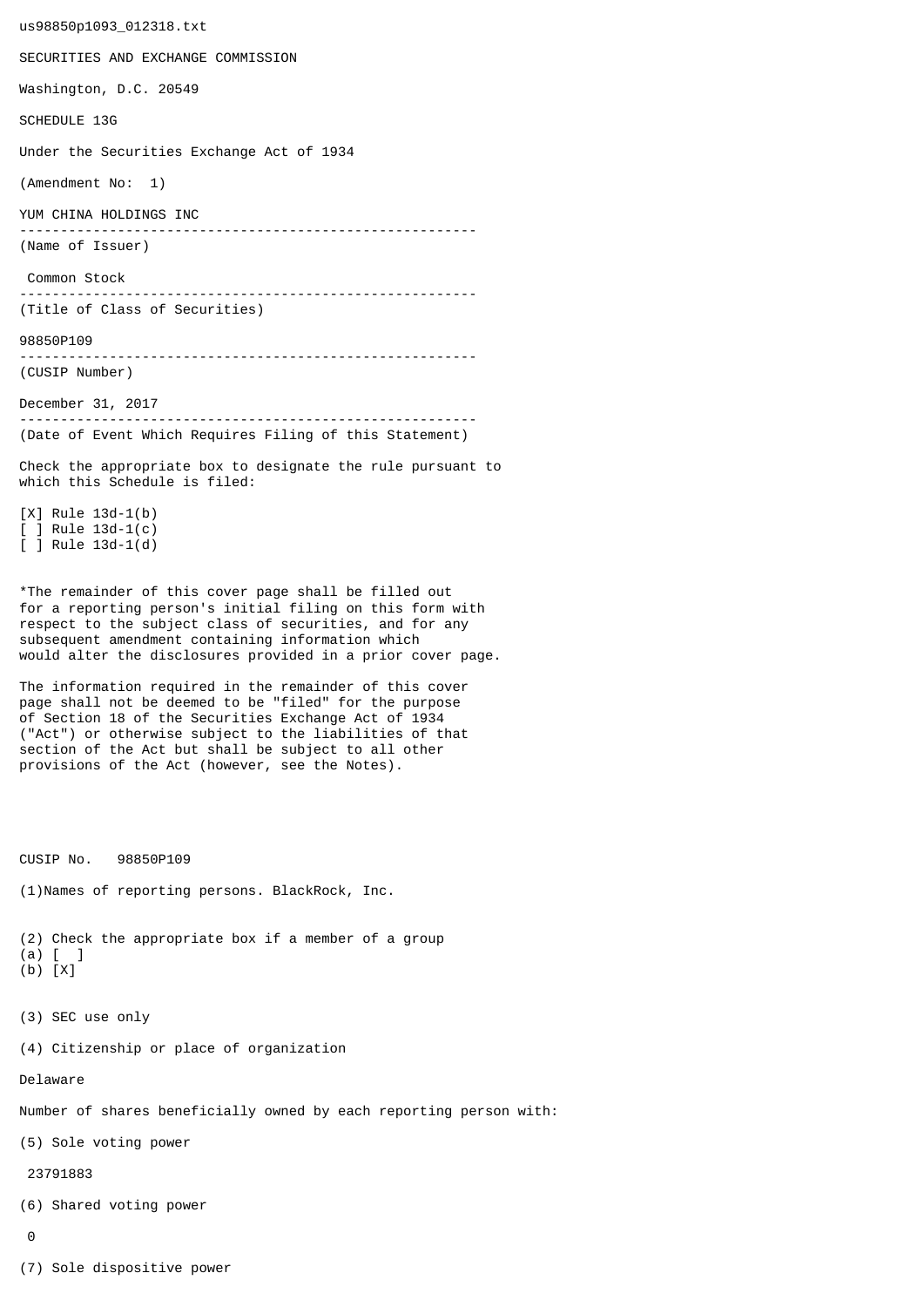```
 26705056
(8) Shared dispositive power
 \Omega(9) Aggregate amount beneficially owned by each reporting person
  26705056
(10) Check if the aggregate amount in Row (9) excludes certain shares
(11) Percent of class represented by amount in Row 9
  6.9%
(12) Type of reporting person
HC
Item 1.
Item 1(a) Name of issuer:
                              -----------------------------------------------------------------------
YUM CHINA HOLDINGS INC
Item 1(b) Address of issuer's principal executive offices:
-----------------------------------------------------------------------
7100 CORPORATE DRIVE
PLANO TX 75024
Item 2.
2(a) Name of person filing:
               ----------------------------------------------------------------------
BlackRock, Inc.
2(b) Address or principal business office or, if none, residence:
-----------------------------------------------------------------------
BlackRock Inc.
55 East 52nd Street
New York, NY 10055
2(c) Citizenship:
                            --------------------------------------------------------------------
 See Item 4 of Cover Page
2(d) Title of class of securities:
                                      -------------------------------------------------------------------
  Common Stock
2(e) CUSIP No.:
See Cover Page
Item 3.
If this statement is filed pursuant to Rules 13d-1(b), or 13d-2(b) or (c),
check whether the person filing is a:
[ ] Broker or dealer registered under Section 15 of the Act;
[ ] Bank as defined in Section 3(a)(6) of the Act;
```
[ ] Insurance company as defined in Section 3(a)(19) of the Act;

[ ] Investment company registered under Section 8 of the

Investment Company Act of 1940;

[ ] An investment adviser in accordance with Rule  $13d-1(b)(1)(ii)(E)$ ;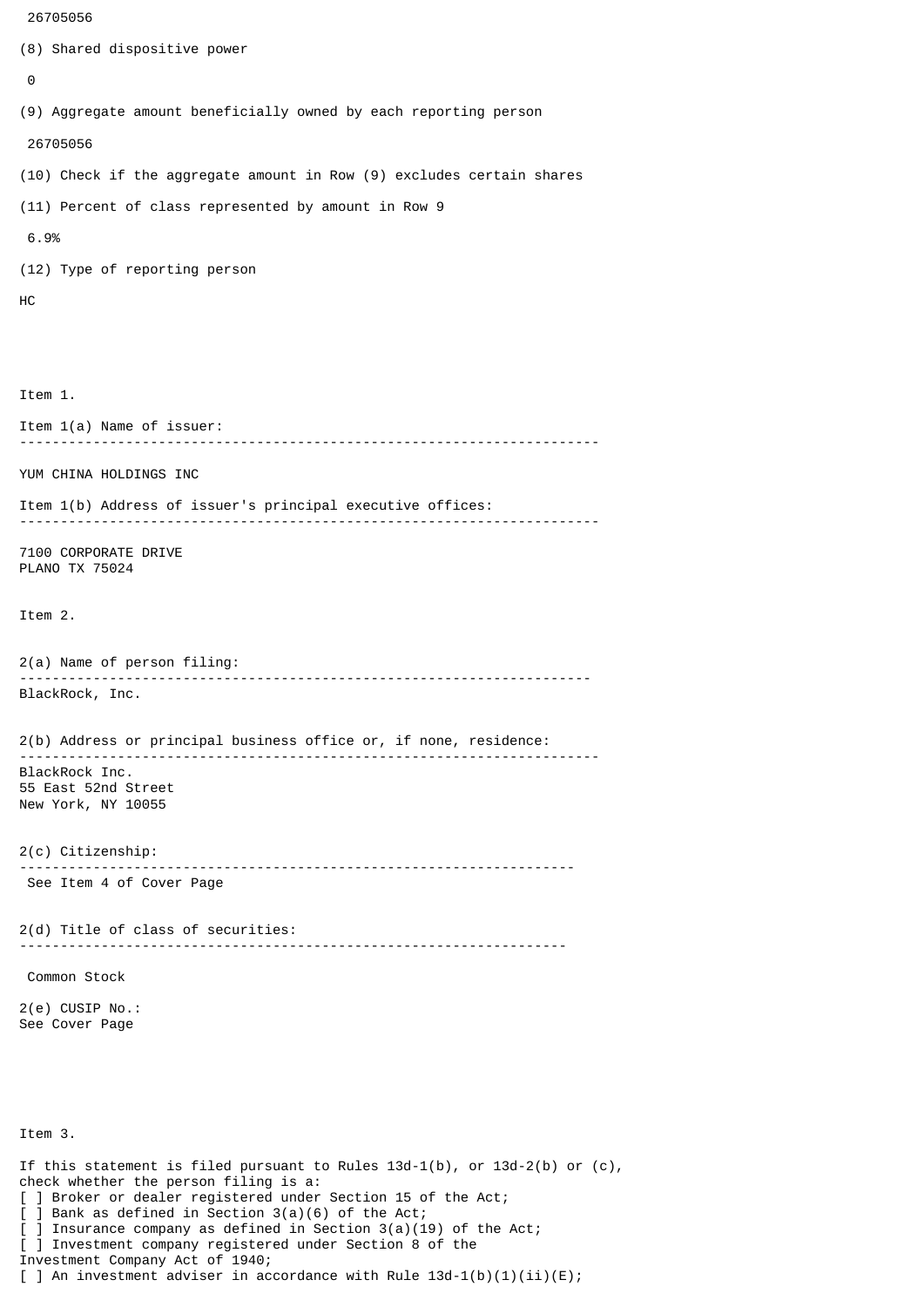[ ] An employee benefit plan or endowment fund in accordance with Rule  $13d-1(b)(1)(ii)(F);$ [X] A parent holding company or control person in accordance with Rule  $13d-1(b)(1)(ii)(G);$ [ ] A savings associations as defined in Section 3(b) of the Federal Deposit Insurance Act (12 U.S.C. 1813); [ ] A church plan that is excluded from the definition of an investment company under section  $3(c)(14)$  of the Investment Company Act of 1940; [ ] A non-U.S. institution in accordance with Rule  $240.13d-1(b)(1)(ii)(J);$  $[$  ] Group, in accordance with Rule 240.13d-1(b)(1)(ii)(K). If filing as a non-U.S. institution in accordance with Rule  $240.13d-1(b)(1)(ii)(J)$ , please specify the type of institution: Item 4. Ownership Provide the following information regarding the aggregate number and percentage of the class of securities of the issuer identified in Item 1. Amount beneficially owned: 26705056 Percent of class 6.9% Number of shares as to which such person has: Sole power to vote or to direct the vote 23791883 Shared power to vote or to direct the vote  $\boldsymbol{\Theta}$ Sole power to dispose or to direct the disposition of 26705056 Shared power to dispose or to direct the disposition of  $\boldsymbol{\Theta}$ 

Item 5.

Ownership of 5 Percent or Less of a Class. If this statement is being filed to report the fact that as of the date hereof the reporting person has ceased to be the beneficial owner of more than 5 percent of the class of securities, check the following [ ].

Item 6. Ownership of More than 5 Percent on Behalf of Another Person

 If any other person is known to have the right to receive or the power to direct the receipt of dividends from, or the proceeds from the sale of, such securities, a statement to that effect should be included in response to this item and, if such interest relates to more than 5 percent of the class, such person should be identified. A listing of the shareholders of an investment company registered under the Investment Company Act of 1940 or the beneficiaries of employee benefit plan, pension fund or endowment fund is not required.

 Various persons have the right to receive or the power to direct the receipt of dividends from, or the proceeds from the sale of the common stock of YUM CHINA HOLDINGS INC. No one person's interest in the common stock of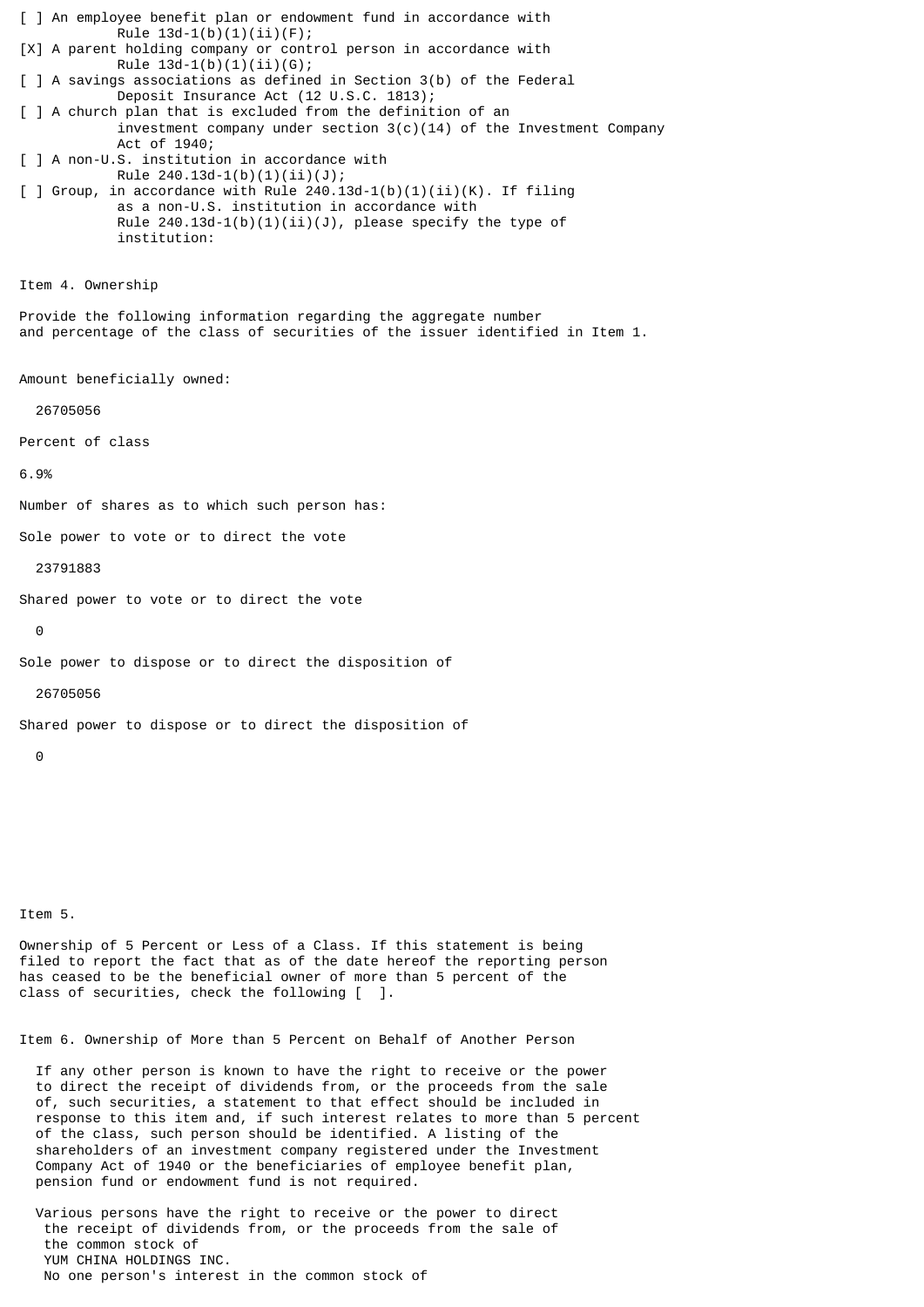YUM CHINA HOLDINGS INC is more than five percent of the total outstanding common shares.

Item 7. Identification and Classification of the Subsidiary Which Acquired the Security Being Reported on by the Parent Holding Company or Control Person.

See Exhibit A

Item 8. Identification and Classification of Members of the Group

If a group has filed this schedule pursuant to Rule  $13d-1(b)(ii)(J)$ , so indicate under Item 3(j) and attach an exhibit stating the identity and Item 3 classification of each member of the group. If a group has filed this schedule pursuant to Rule  $13d-1(c)$  or Rule  $13d-1(d)$ , attach an exhibit stating the identity of each member of the group.

Item 9. Notice of Dissolution of Group

Notice of dissolution of a group may be furnished as an exhibit stating the date of the dissolution and that all further filings with respect to transactions in the security reported on will be filed, if required, by members of the group, in their individual capacity.

See Item 5.

Item 10. Certifications By signing below I certify that, to the best of my knowledge and belief, the securities referred to above were acquired and are held in the ordinary course of business and were not acquired and are not held for the purpose of or with the effect of changing or influencing the control of the issuer of the securities and were not acquired and are not held in connection with or as a participant in any transaction having that purpose or effect.

Signature.

After reasonable inquiry and to the best of my knowledge and belief, I certify that the information set forth in this statement is true, complete and correct.

Dated: January 23, 2018 BlackRock, Inc.

Signature: Spencer Fleming

-------------------------------------------

Name/Title Attorney-In-Fact

The original statement shall be signed by each person on whose behalf the statement is filed or his authorized representative. If the statement is signed on behalf of a person by his authorized representative other than an executive officer or general partner of the filing person, evidence of the representative's authority to sign on behalf of such person shall be filed with the statement, provided, however, that a power of attorney for this purpose which is already on file with the Commission may be incorporated by reference. The name and any title of each person who signs the statement shall be typed or printed beneath his signature.

Attention: Intentional misstatements or omissions of fact constitute Federal criminal violations (see 18 U.S.C. 1001).

Exhibit A